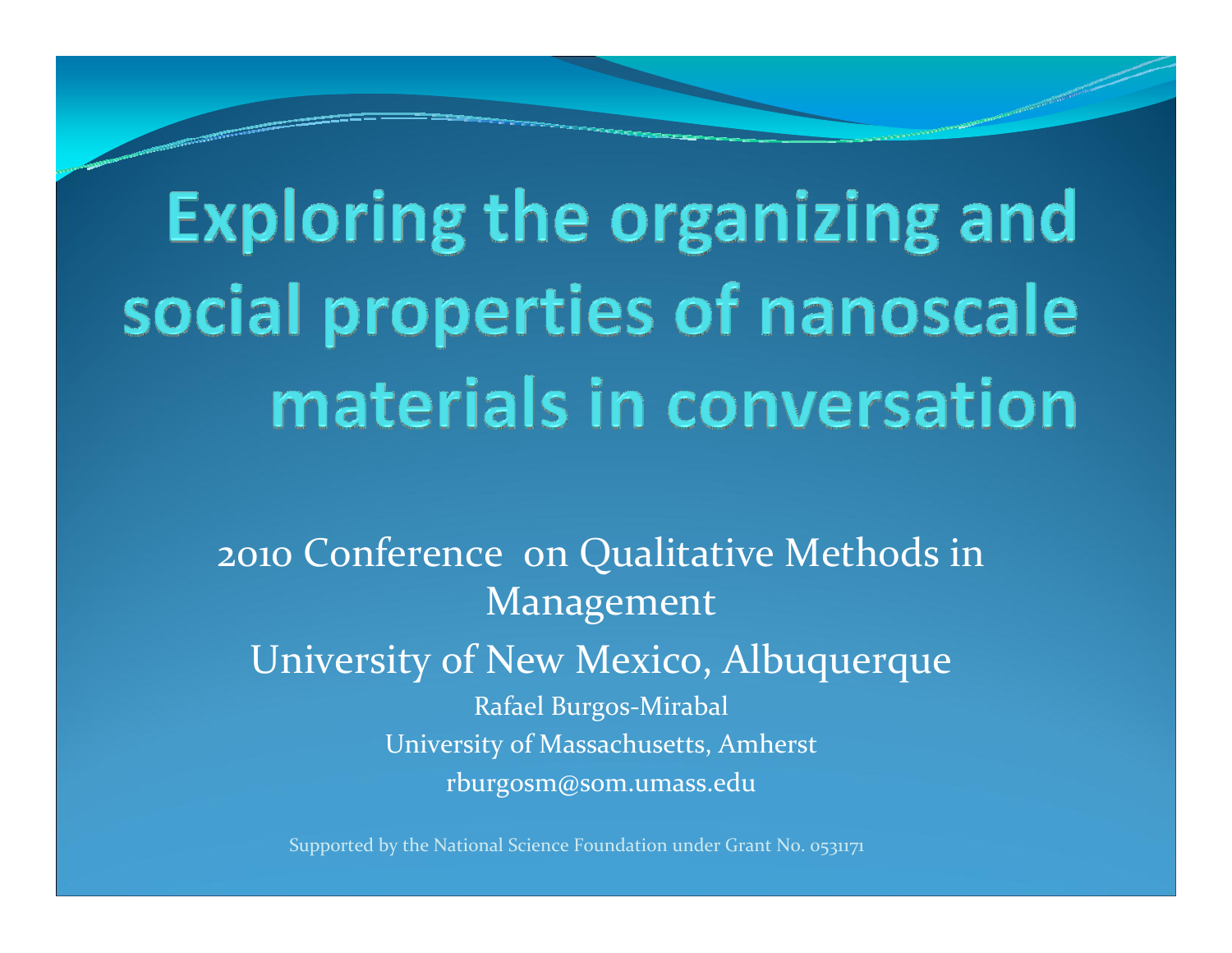### Motivations and Backgrounds

- Proximal: College textbook publishing industry (1997‐ 2006)
- Distal: A certain kind of knowledge transfer in the Middle Ages (Spain/France, 10<sup>th</sup>-13<sup>th</sup> centuries) (the nineties)

- $\bullet$  Interest in the coordination of collaborative endeavors among partners who are performing as representatives of a host of heterogeneous organizations and institutions.
- Centered around technology products and technology development from basic academic research.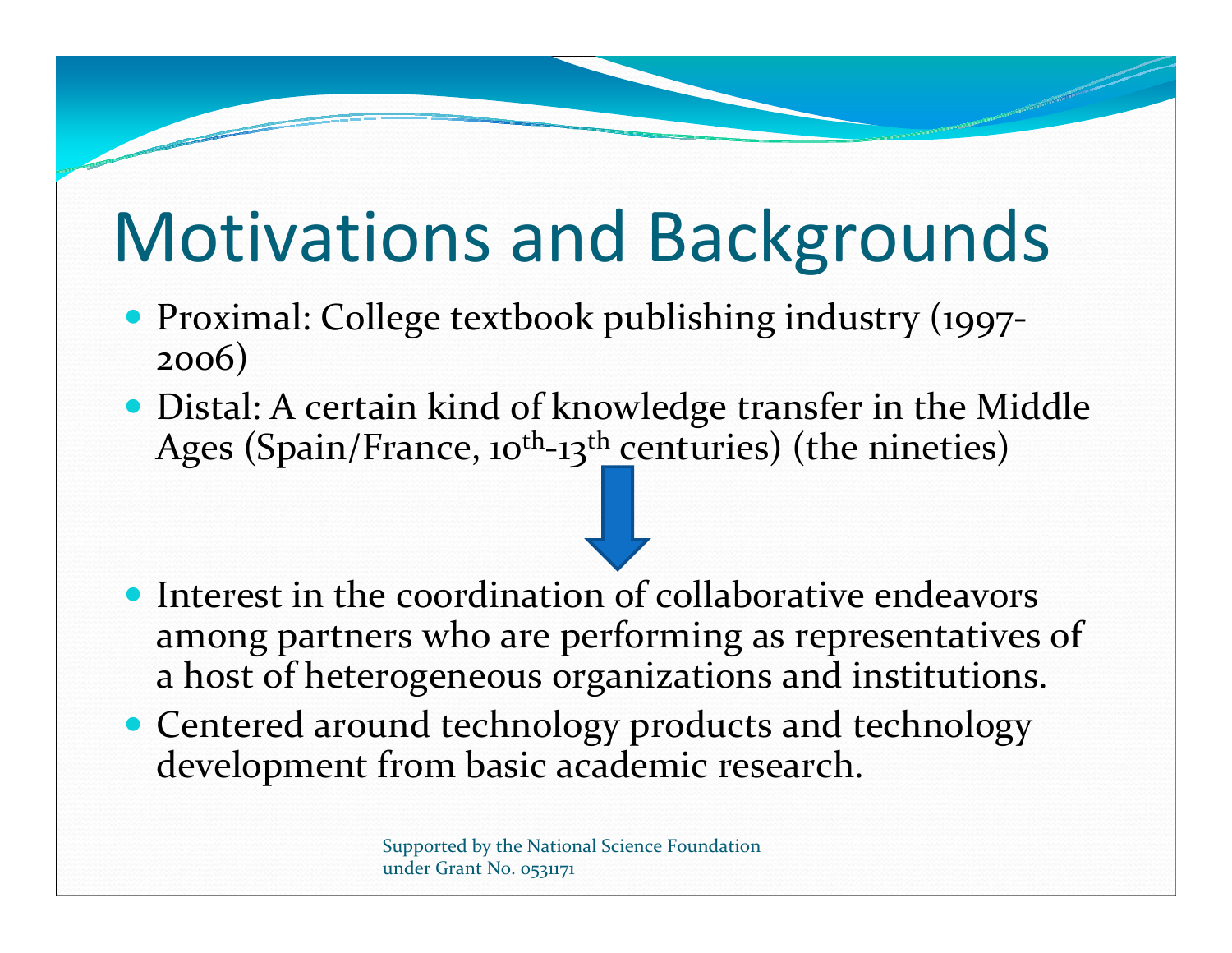### The site of this research project

 NSF‐funded Science, Technology, and Society Initiative in <sup>a</sup> state university

 Within the STS Initiative, one research group focusing on the societal implications of nanoscience

#### A three‐hour long roundtable meeting for launching the research group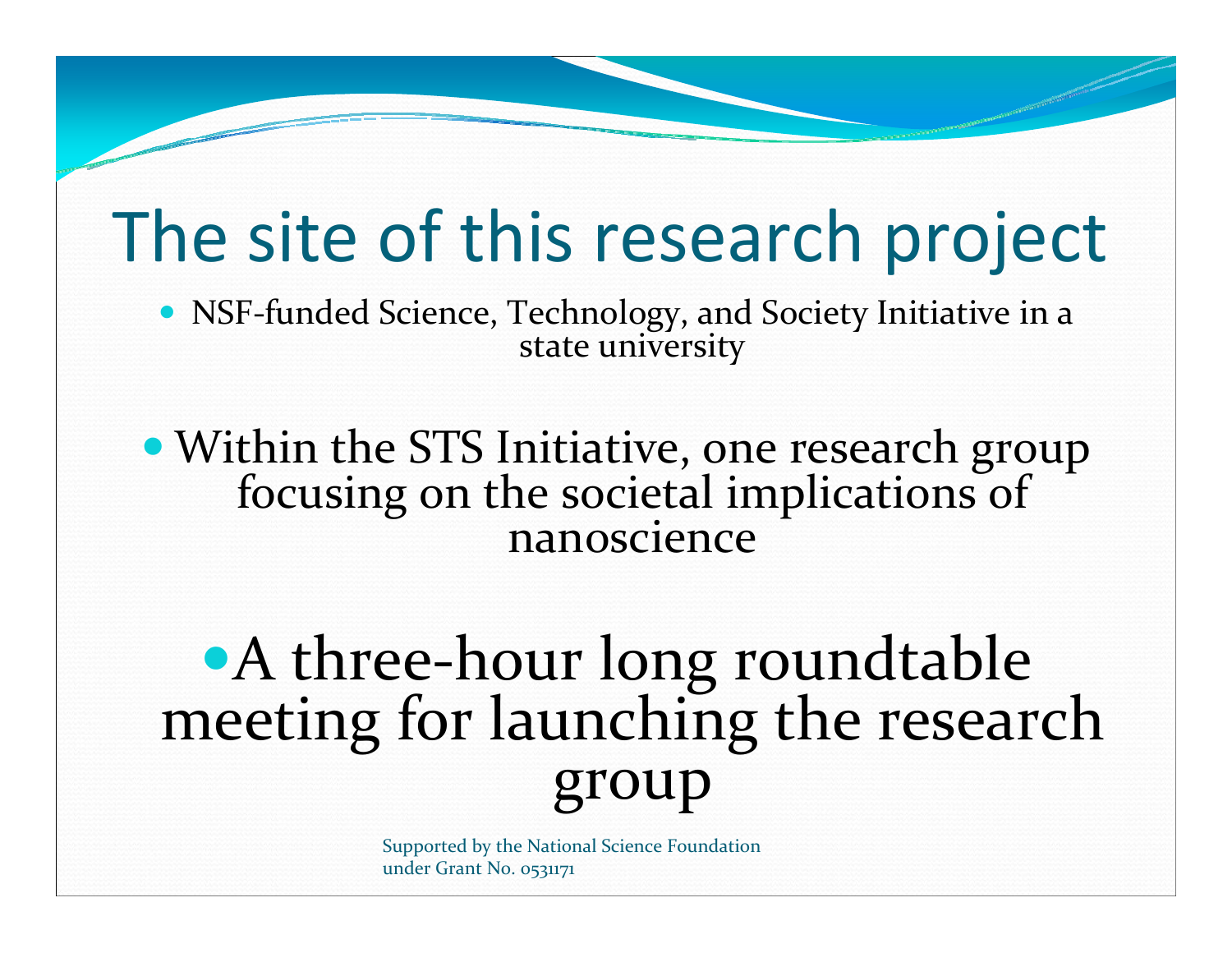### The theoretic ‐methodological framing/lens

- Summarized in the diagram circulating (**Figure 1.1 PurificationPurification and translation**, page 11. Bruno Latour (1993)*We have never been modern.* Cambridge, Massachusetts: Harvard University Press.
- Latour's contention in book: The clash between the **officiality** of purities and the clandestinity of hybridities is becoming more salient in our everyday "technosocial" is a case in point.
- Latour's proposed solution is to acknowledge (theoretically/analytically) the existence of hybrids<br>officially, too (i.e. in general, we may need lenses that t take entanglements for granted or that are regarded as analytical "oxymora")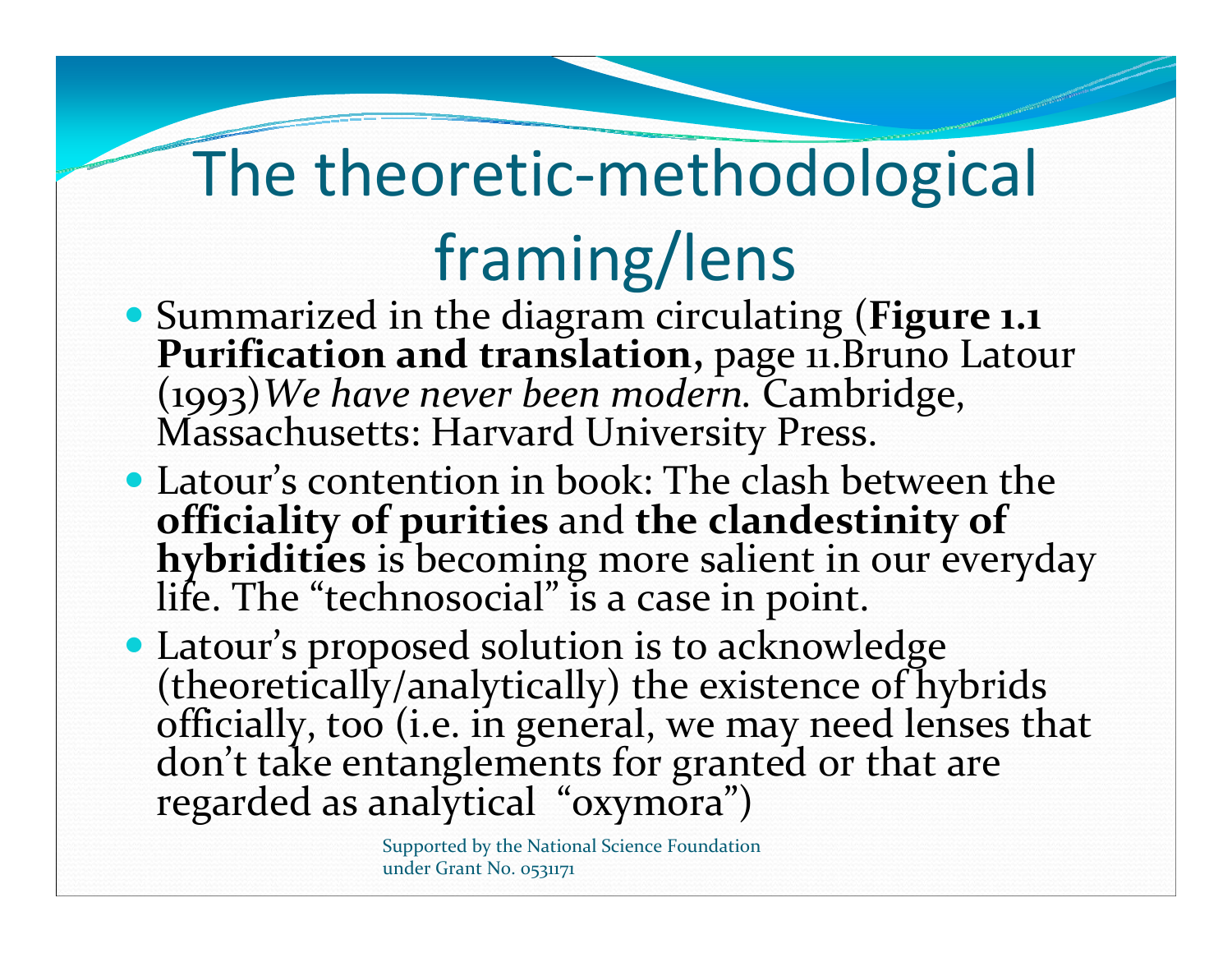### Translation vis‐à‐vis Purification

- The practice of translation creates hybrids of nature and culture via sociomaterial networking. The second set of practices is purification. In the case of hybridities of the human/nonhuman, or nature/culture, forms, human beings are meant to be kept analytically separate from nonhumans through purification. In order for these two sets of practices to continue to be effective in defining society as "modern," they must remain separate.
- To maintain the purity of essences, to qualify as "being" (i.e. existing materially recognizable and semiotically meaningful), an entity must be either "human" or "nonhuman." *Culture and sociality are the sole affairs of humans whereas nature, science, and technology are the sole affairs of the purely nonhuman entities either under our control or on their way to becoming controllable.*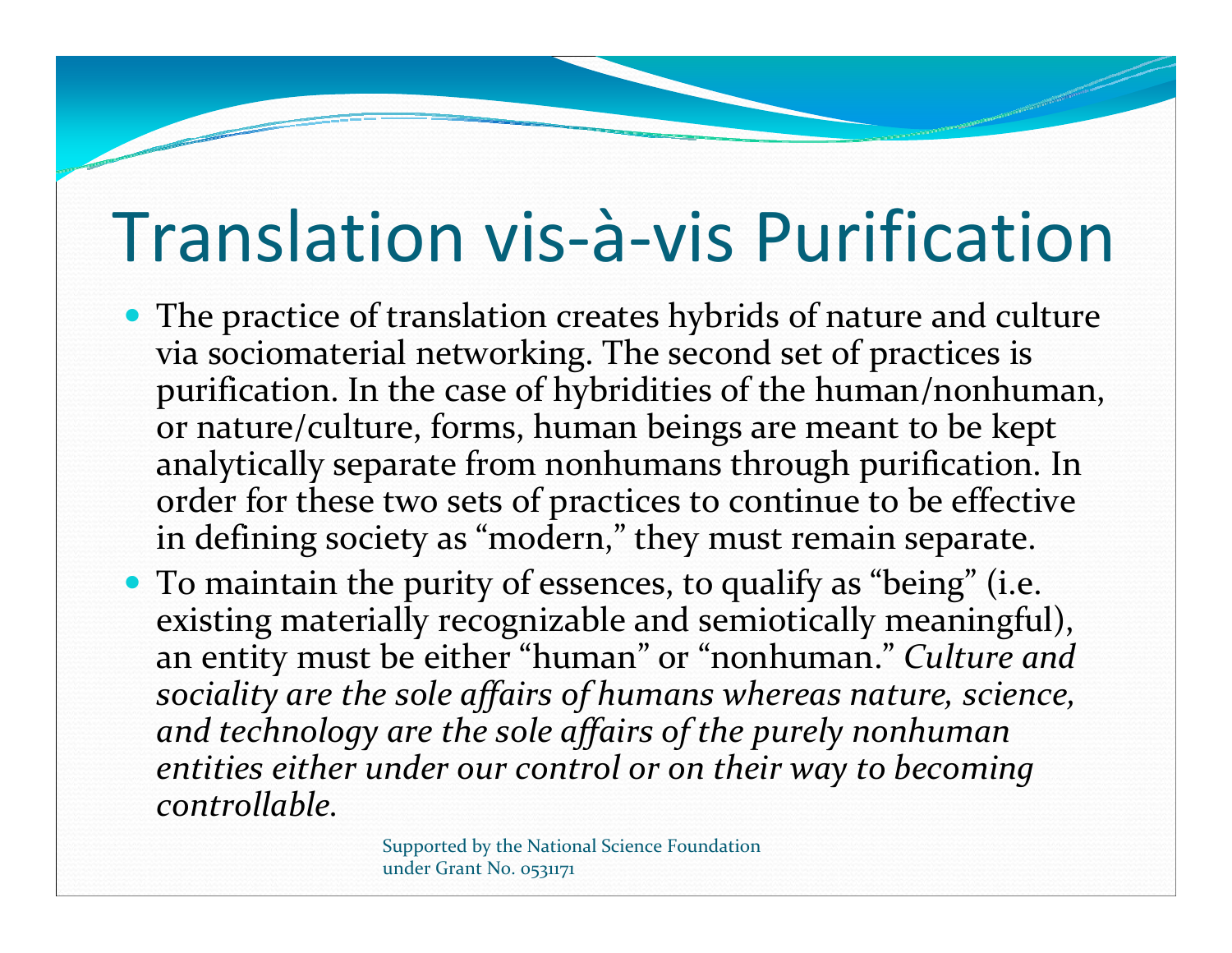#### So, from the lens to the empirics

- I want to illustrate some of the material‐semiotic *micro*‐instances of purification and hybridization being carried out by the roundtable participants sequentially (in chronological order) through two consecutive episodes (**1: "Defining nano,"** and **2: "Regulating nano")**
- That is, my analytical account is built on the conversation in the order in which the humans gathered were conversationally unfolding the issues sequentially.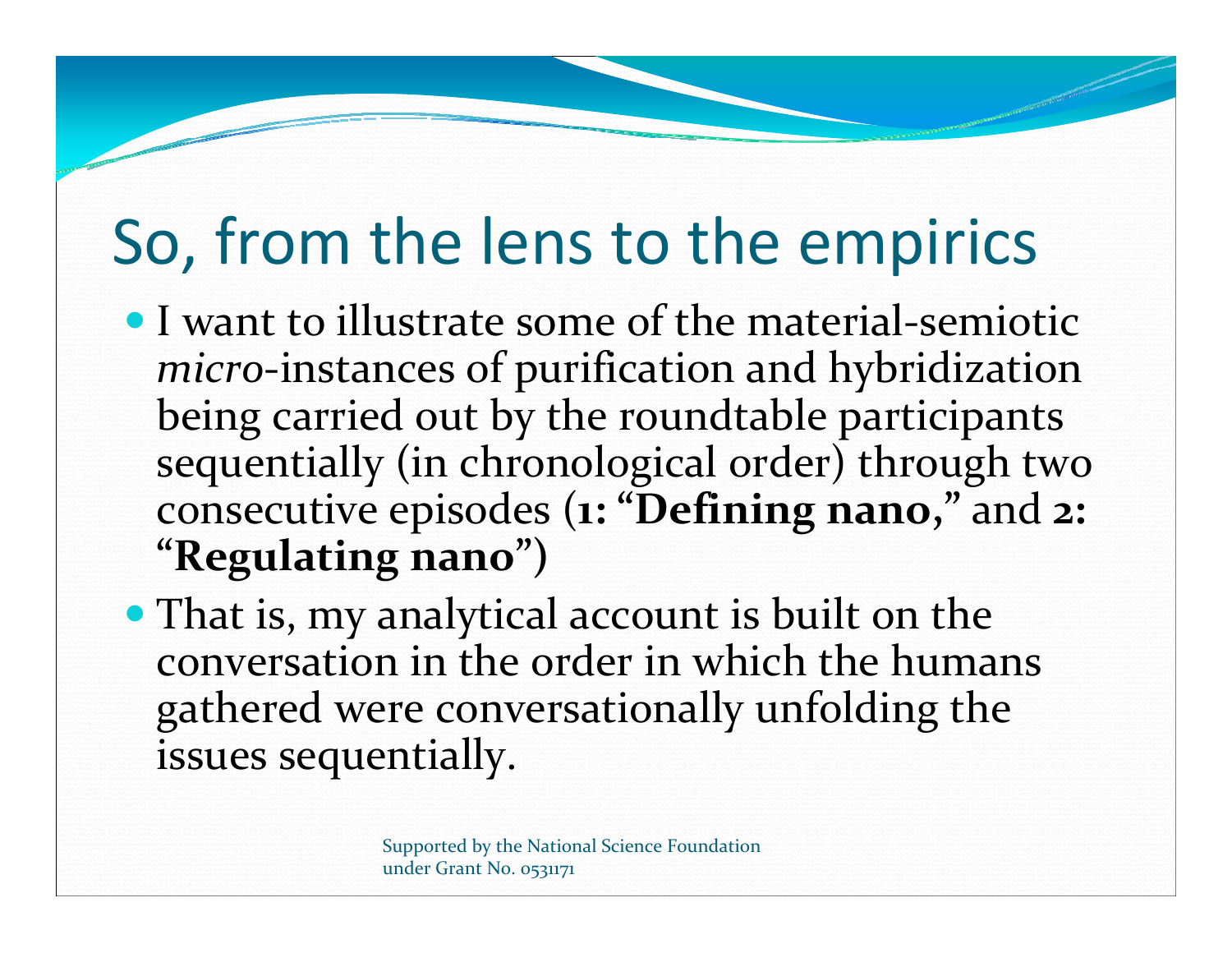### The phenomenon of interest **via my empirical focus**

- **A concrete roundtable conversation on the societal implications of nanoscience** wherein I look discursively, in conversation, into 0rganizing "non‐human" technoscience by the humans in attendance, given that this technoscience effécts "impacts" "on" society.
- How is technoscience inscribed with and embedded within semiotic programs (i.e. how it is "spoken for") according to the speakers' interests and the institutional roles they are performing, **this roundtable case being the empirical focus of these observations on the discourse produced on the occasion.**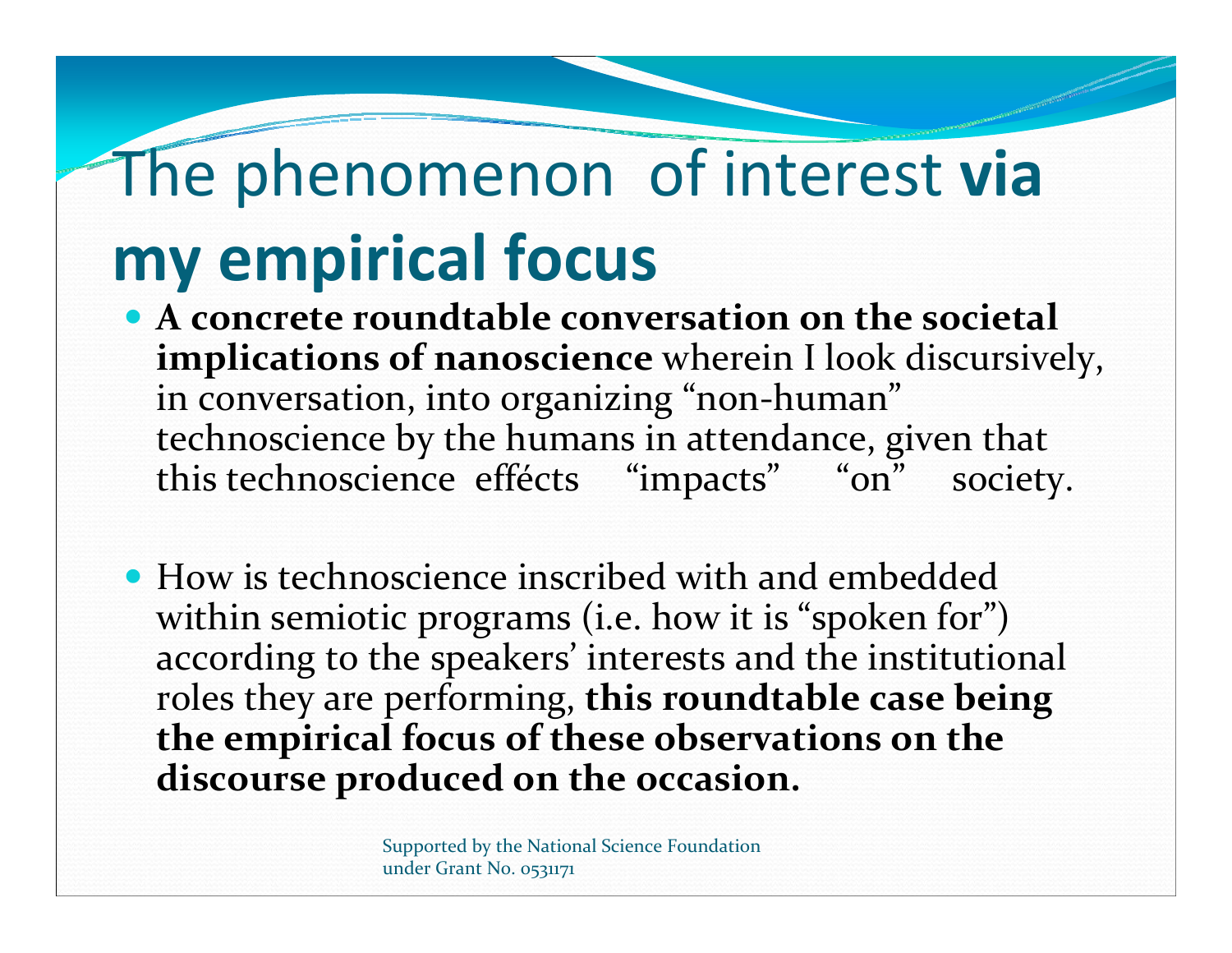### Data and occasion description

- The proceedings were audio-taped, then digitized, and finally transcribed.
- The roundtable consisted of seventeen people, including myself, then <sup>a</sup> first‐year doctoral student. The gathering represented <sup>a</sup> heterogeneous group of professional, institutional, disciplinary, and epistemological perspectives.
- The meeting was the kick-off forum for defining potential research agendas for the group.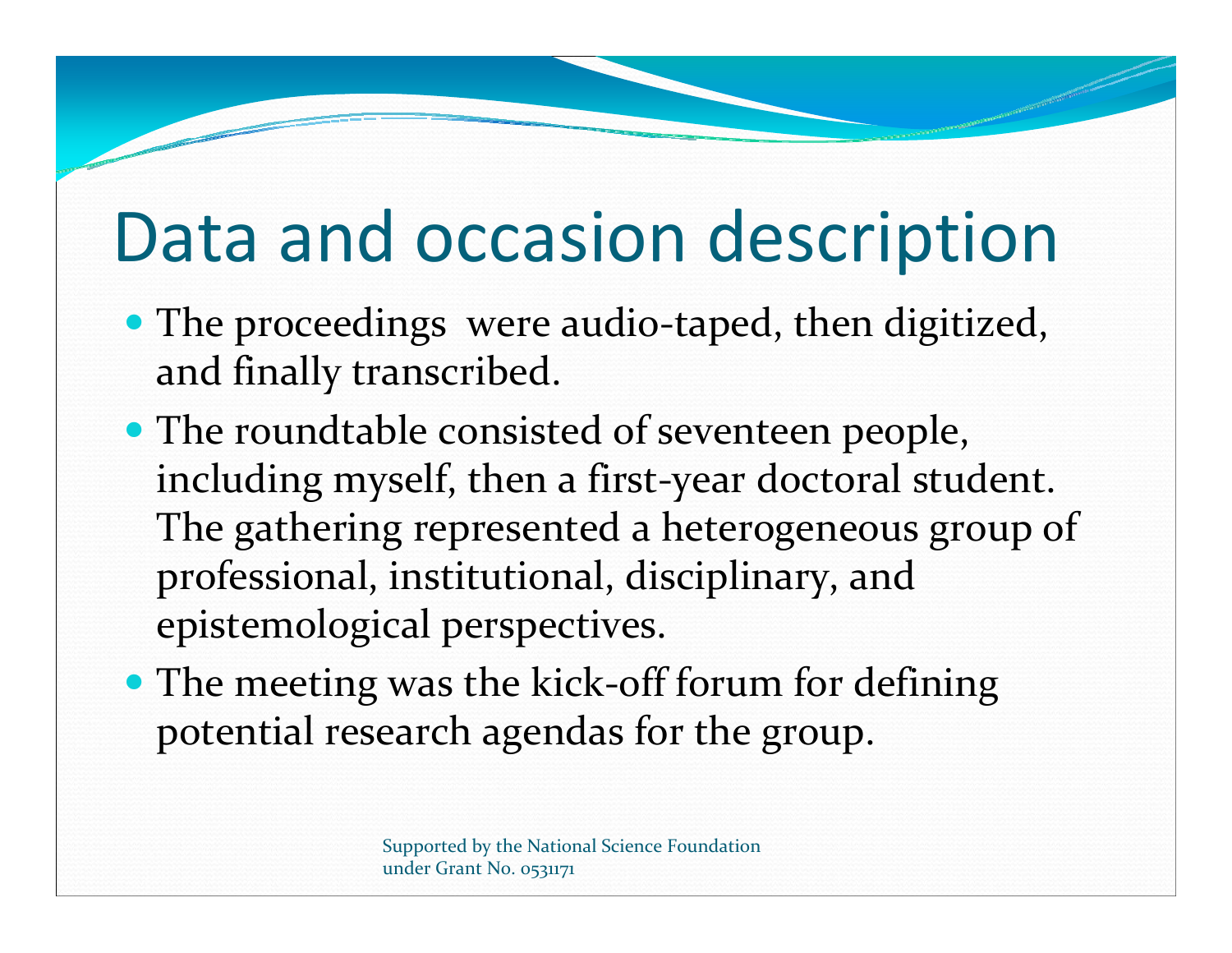# Analysis of the conversation segment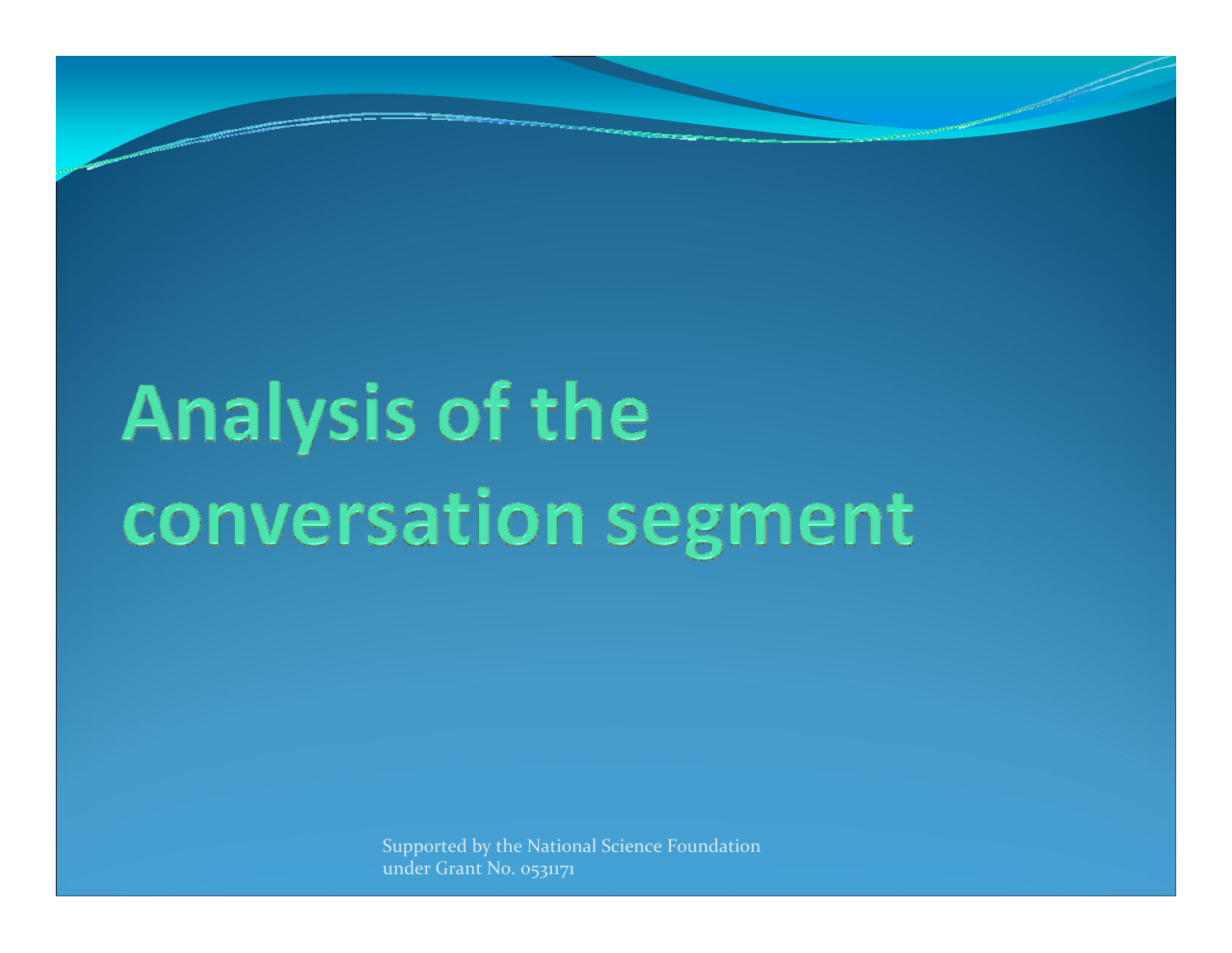#### Overview of this analysis 1 ~ Episode 1

- First, specific conversational strategies that some roundtable participants employ in order to purify the "social" realm from <sup>a</sup> "techno‐scientific" one.
- $(i)$  framing the discussion per the official disciplinary-epistemological technoscientific definition of nanoscience;
- (2)invoking the definition of an exper<sup>t</sup> (the bench scientist's) community of practice;
- (3)creating an institutionally sanctioned obligatory point of passage when defining the research agenda of the roundtable
- ( $4$ ) reducing the life cycle of the nanoparticle-human interactions to that of R&D (i.e., up to the manufacturing stages);
- $(5)$  suggesting to leave out of the discussion scenarios involving nanoentityhuman interactions by asserting that other communities of expertise (e.g. the legal and the regulatory communities) are already taking care of these other issues.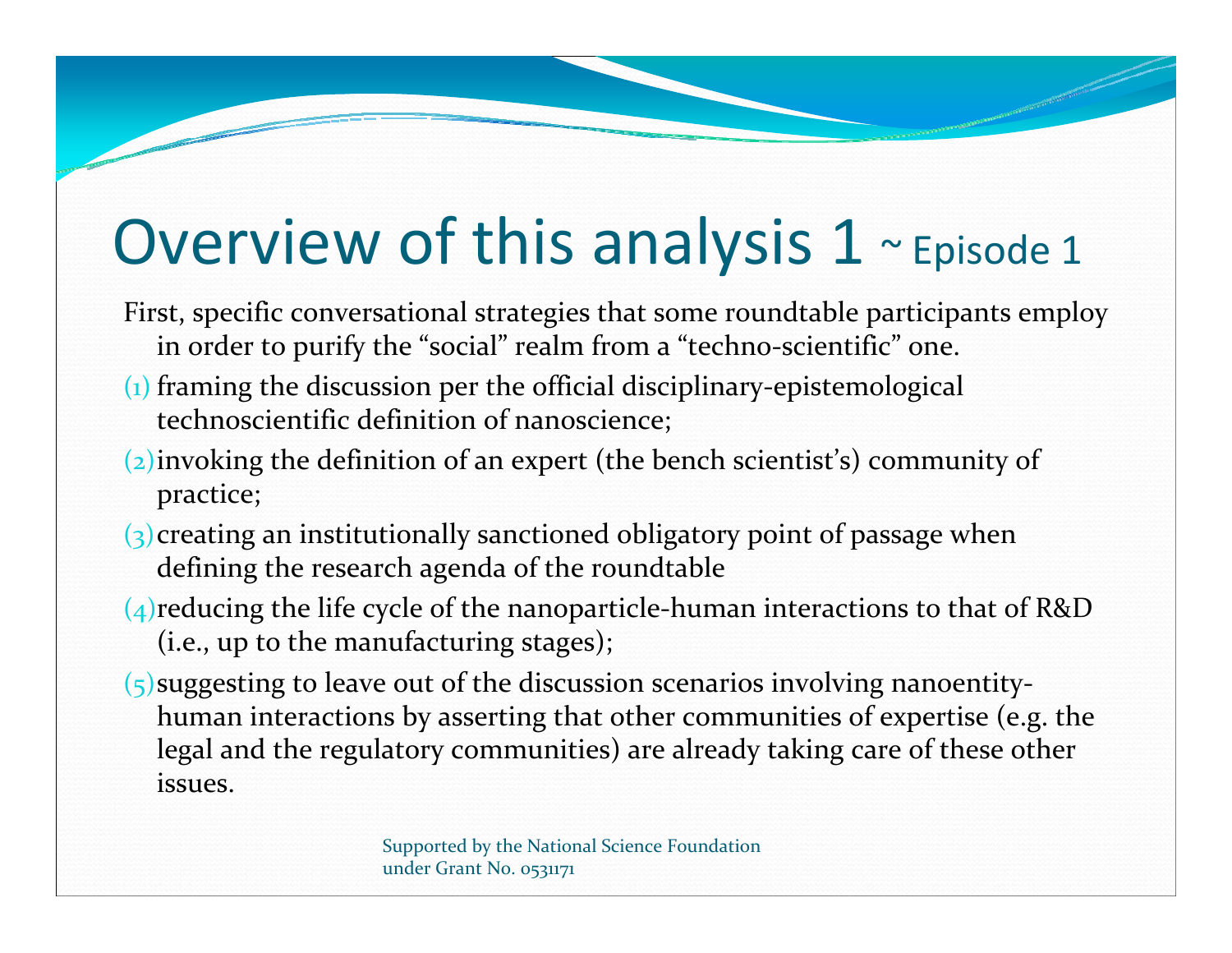#### Overview of this analysis 2  $\sim$  beginning of Episode 2

- Second, my analysis intends to **bring to visibility representations of a less reducible, hybrid "techno ‐ social" realm**, being also spoken for in the course of the roundtable conversation.
- In the case of Episode 2 (and others), hybridization tends to happen discursively via contestations and counter ‐ contestations to the claims expressed by certain participants at certain moments:
- *How does it happen specifically?* In contesting the claims, participants bring to visibility broader actor claims, participants bring to visibility broader actor-<br>networks for consideration in defining the "societal networks for consideration in defining the "societal<br>implications of nanotechnology," thus opening for examination the relatively purely ‐defined (black ‐boxed) actor ‐networks **of technoscientific officialdom**.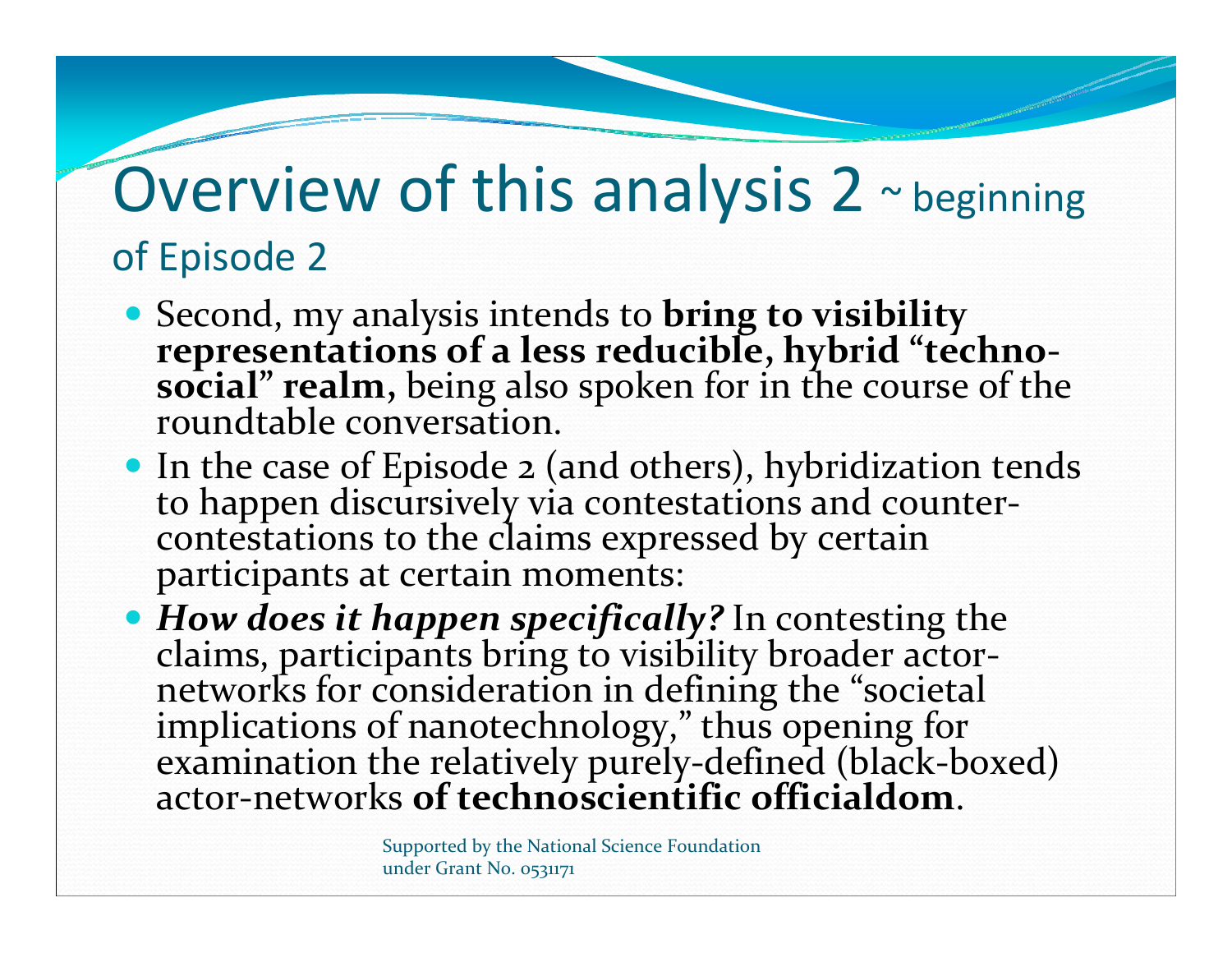#### Clandestine ‐poetic hybridities at the outset

The following comment made by the facilitator of disputes among scientists opened up the roundtable conversation.

[Episode 1: "Defining nano"]

 *[S]omeone commented yesterday about people using the same term to refer to different things. And at the outset of a conversation like this, where you look at a term like nanotechnology, it reminds me of, in the beginning of one of Foucault's works he cites Borges, who talks about the Chinese dictionary definition, and you have these incoherent, unrelated things, that are linked …and I wonder if we remembered that with respect to a conversation about nanotechnology, of doing exactly the same thing, so that people would be speaking about something in terms of the implications of or regulations of nanotechnology, and they may not even be talking about the same thing 'cause it's such a disparate range of…materials and research areas that are included under that heading. Is there a need for any kind of talgrification?* Equiportion

under Grant No. 0531171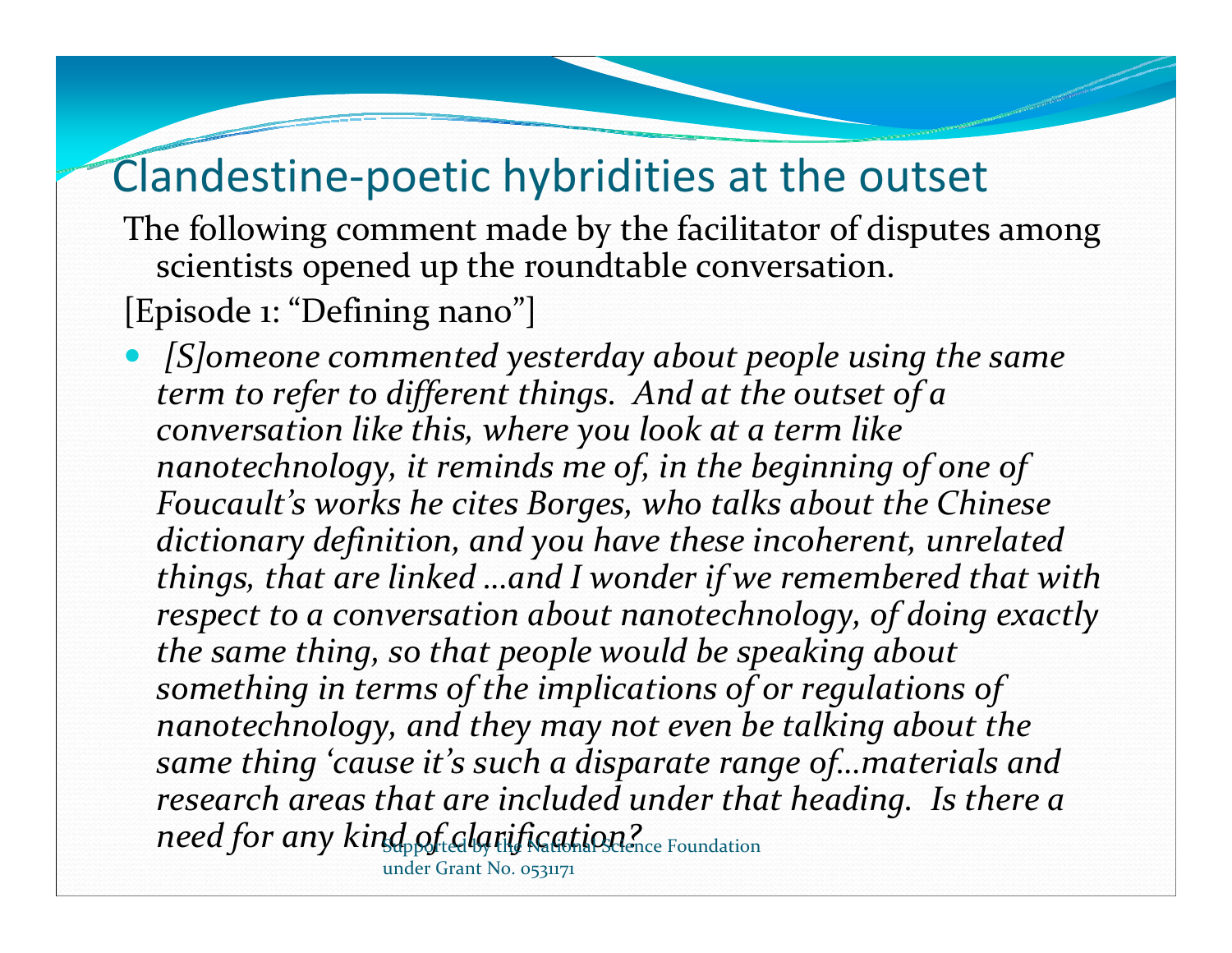Purification strategy 1: Framing the discussion per the official disciplinary‐epistemological technoscientific definition of nanoscience

*[Communication scholar] There is an official definition promulgated by the National Nanotechnology Initiative , which<u>k</u>*which really doesn't solve the problem.

*[Facilitator of disputes among scientists] Yes. <sup>I</sup> know, I've seen that definition; I'd rather go with Borges.*

*[General laughter from all in the room.]*

*[Facilitator of disputes among scientists] At least it's poetic!*

*[General laughter.]*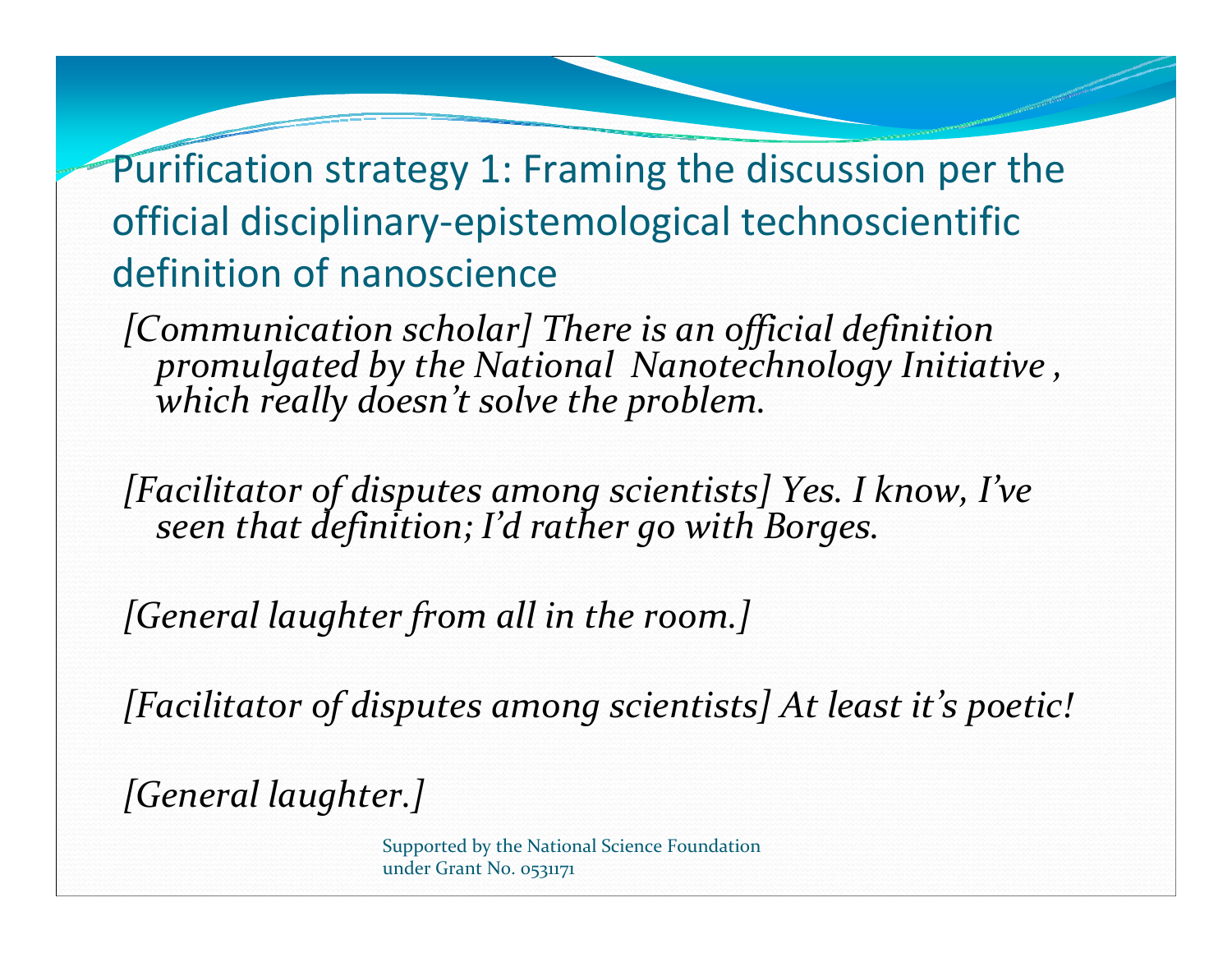#### Purification strategy 2: Invoking the definition of an expert (the bench scientist's) community of practice

[State‐level EPA official] *<sup>I</sup> think this also came up at this workshop <sup>a</sup> couple of weeks ago and that for what it's worth that the laboratory researchers in Bio and health and others, microelectronics, said that they prefer to use the term* **engineered nanoparticle** *to at least focus on the places where humans are manipulating the size of particles that they are producing and therefore [five seconds of clear tape, 29:55‐30:00] …characteristics. <sup>I</sup> don't know if that helps or not but I know in the world of engineering <sup>a</sup> lot of times you see … not an engineered particle per se...*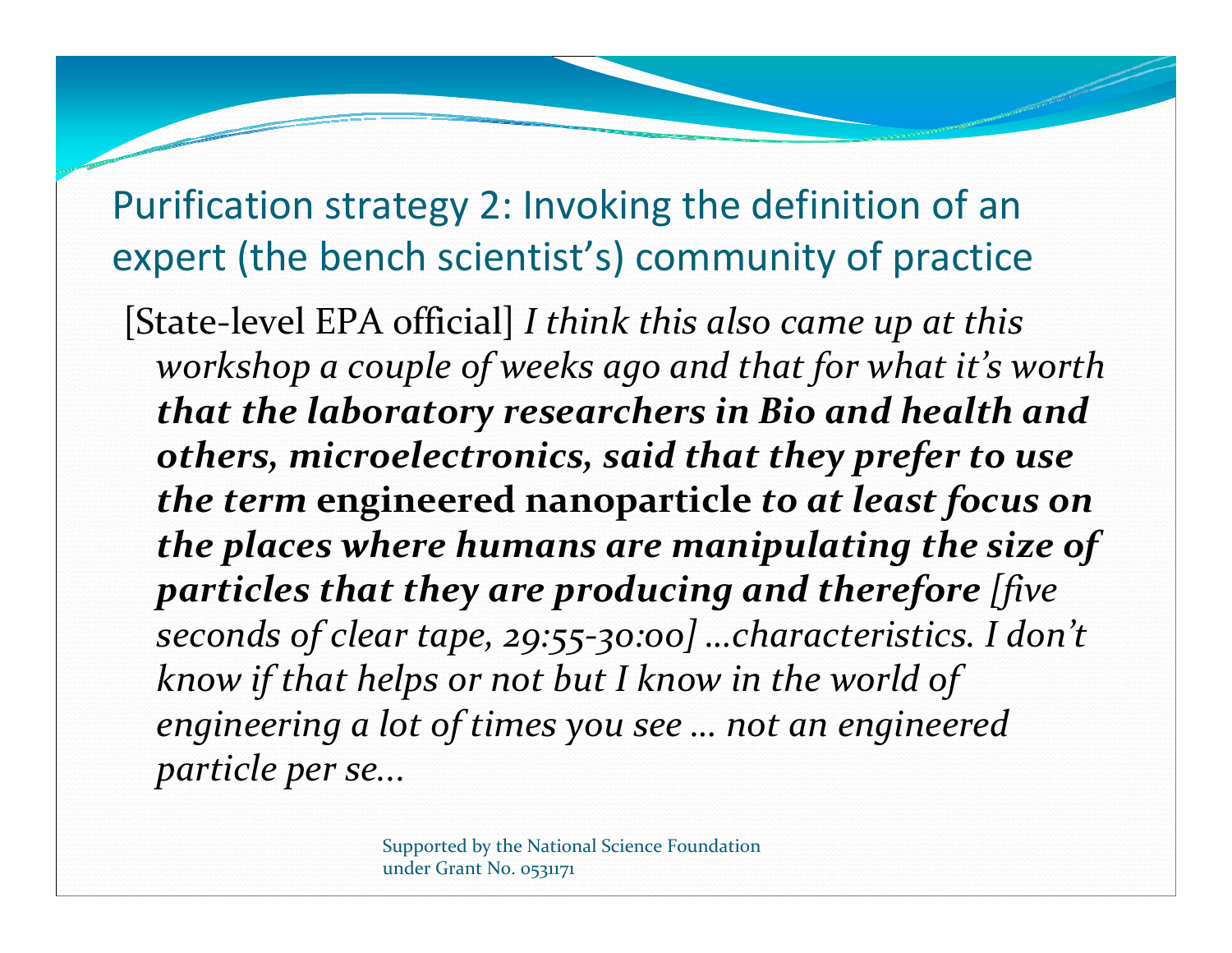- Purification strategy 3: creating an institutionally sanctioned<br>obligatory point of passage when defining the research agenda of<br>the roundtable the roundtable
- Purification strategy 4: reducing the life cycle of the nanoparticle ‐ human interactions to that of R&D (i.e., up to the manufacturing stages)
- [Technology transfer officer] *Yesterday I thought [a former captain of industry] did a*definition, is this irrational abstraction and it basically addresses all<br>things small or the ways in which you make these things very small, so<br>[it encompasses] both the processes and the products, so from the *sciences perspective you can't separate the two, but in fact* maybe from [University Campus 1's] perspective, there is a selfish<br>definition that I can try to insert here ...: How you make a small *particle, how you…[how] did you make this small feature, what that particle with a small feature is, so from that selfish standpoint, the* people on this campus are probably more interested and the issues<br>around the processes than they are on the particle. We may not want *to accep<sup>t</sup> that restriction but that's just a statement of that.*

[Roundtable facilitator] *Well I think we should get a sense of the range…* Supported by the National Science Foundation under Grant No. 0531171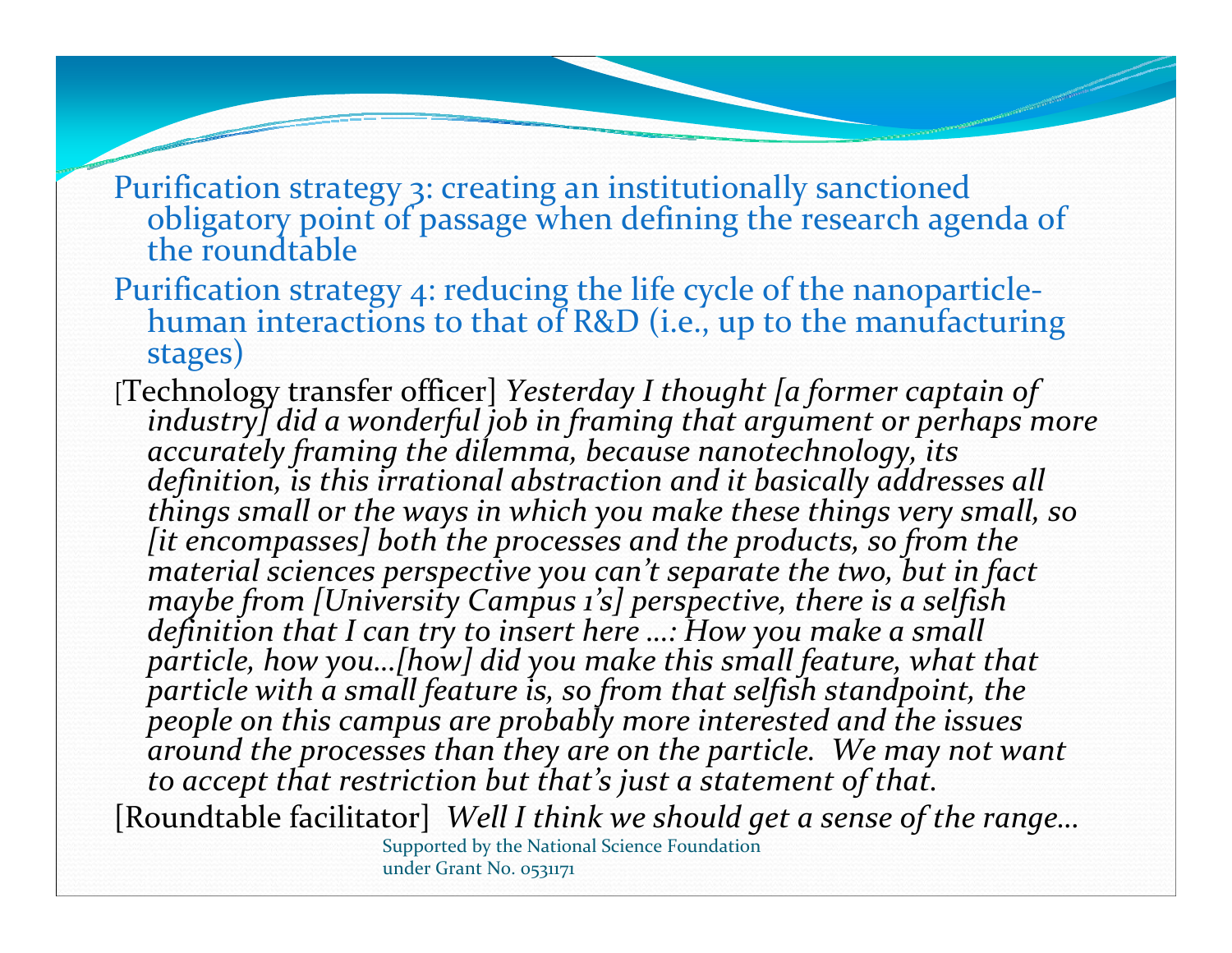Purification strategy 5: Suggesting to leave out of the discussion scenarios involving nanoentity-human interactions by asserting that other communities of expertise (e.g. the legal and the regulatory communities) are already taking care of these other issues

[Technology transfer officer] *I'm thinking in terms of in terms of process now, not so much the science. Yesterday we heard <sup>a</sup> perspective that regulatory agencies are all working on this stuff, <sup>I</sup> think this is something you can all believe, in in industry, at least these last <sup>10</sup> or <sup>15</sup> years, it's called "quality management," "Six Sigma," and processes like that [are] taking hold in industry, when you're facing that dilemma, you do something like <sup>a</sup> Pareto analysis, "what are either either my biggest problems or what <sup>I</sup> perceive to be the biggest problems," and you tackle those things first instead of trying to tackle all the world's problems.*

[Transitioning to Episode 2: Regulating nano] [State‐level EPA official] *<sup>I</sup> might move us in a… <sup>I</sup> might lead on <sup>a</sup> different path… what we are all talking about is assuming that there is general oversight and coordination of research on focusing on specific areas, such as toxicity or some kind of umbrella coordinating where the greatest risks are, and where the bulk of research should focus, and in <sup>a</sup> strategic manner, and for what I understand,*

*something like that doesn't exist in <sup>a</sup> coordinated way like that, and <sup>I</sup> think that that's one of the themes that came up yesterday that we [may want] to address that s* one of the the under Grant No. 0531171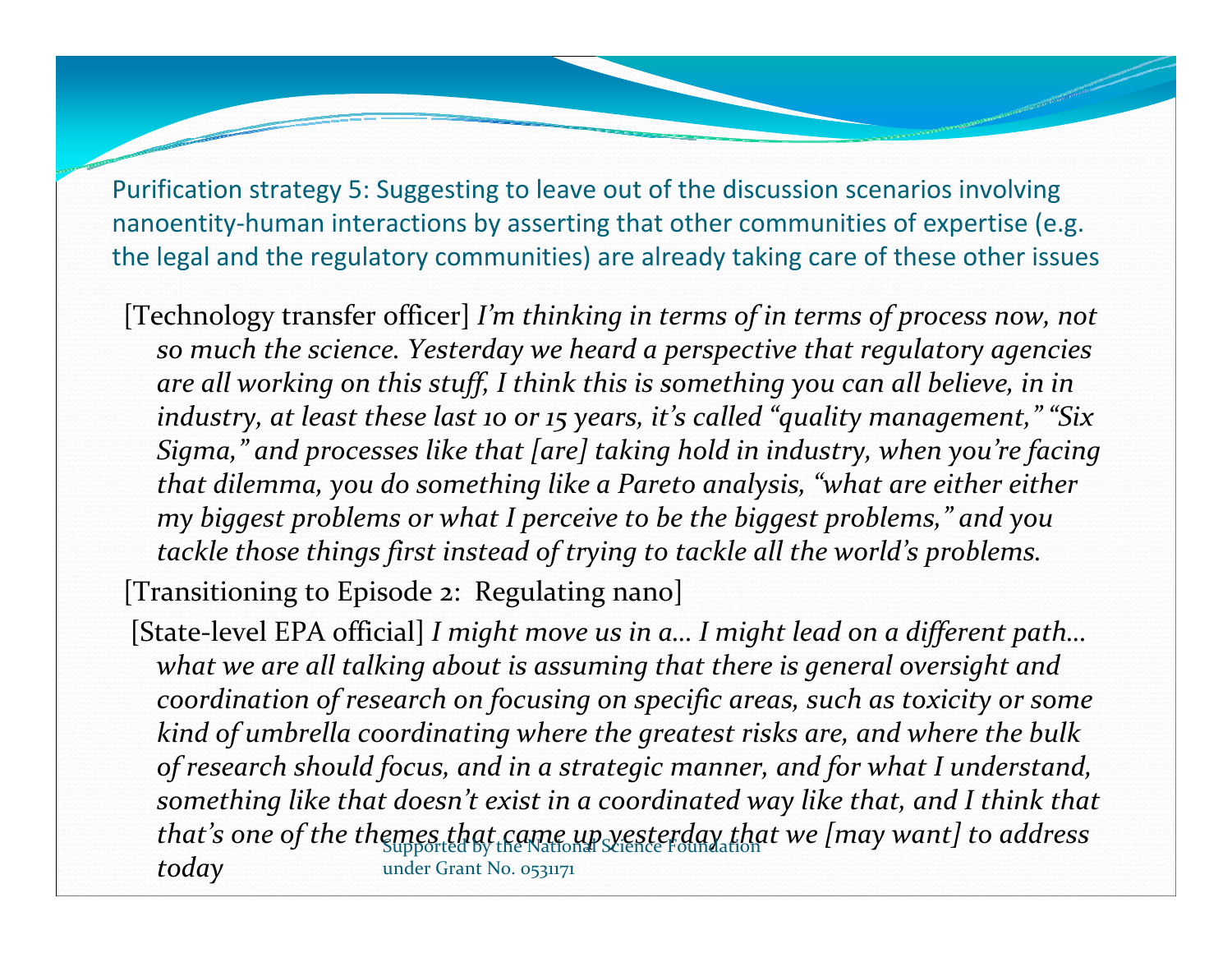#### **Contestations: rendering visible other—relatively more hybrid—actor ‐ networks**

The last excerp<sup>t</sup> above already illustrates an instance whereby micro‐purifications performed by a human representative of technoscientific actor‐networks (the campus TTO) are contested by a representative of official environmental actor-networks (the state-level EPA officer).

[Science policy scholar] *I think that the other thing you have to be aware about is that there's a lot of people have a vested interest in so I guarantee you that the gov't is* giving out millions and millions of dollars to researchers and industry that are not<br>doing nanotechnology based on the NSF research. So there's an awful lot of people that are doing micro-based research and essentially before they're doing… they<br>usually gets stuck… Around the NIH… So there's this huge pot of money out there<br>and that causes a certain amount of ambiauity so there's ambiau and that causes a certain amount of ambiguity so there's ambiguity on the science<br>side and certainly there's ambiguity on the side of the NGOs that they use, later use,<br>the definition for… since their purpose is to aet pub *definition for… since their purpose is to ge<sup>t</sup> public attention, there's a*ambiguity in the interface between science and the public. The public really doesn't *so I think it's, I wouldn't say, we can obviously trying towards a, towards a possibly [ ] a precise definition but a lot of the really interesting interactions betweenbetween science* and *the public, and science* and *the government happens because ambiguity and because that there is a vested interest … I think we have to…*

[Science policy scholar] *Strategic ambiguity: to ge<sup>t</sup> more money, to ge<sup>t</sup> more attention, to be able to leverage gov't, one thing or another, but it's important to understand the the dynamic that driving people not to define it, so if we can come up with the definition* definition I would think, I hope it's this group who would publicize some of the<br>dynamics of why in fact people don't want to define it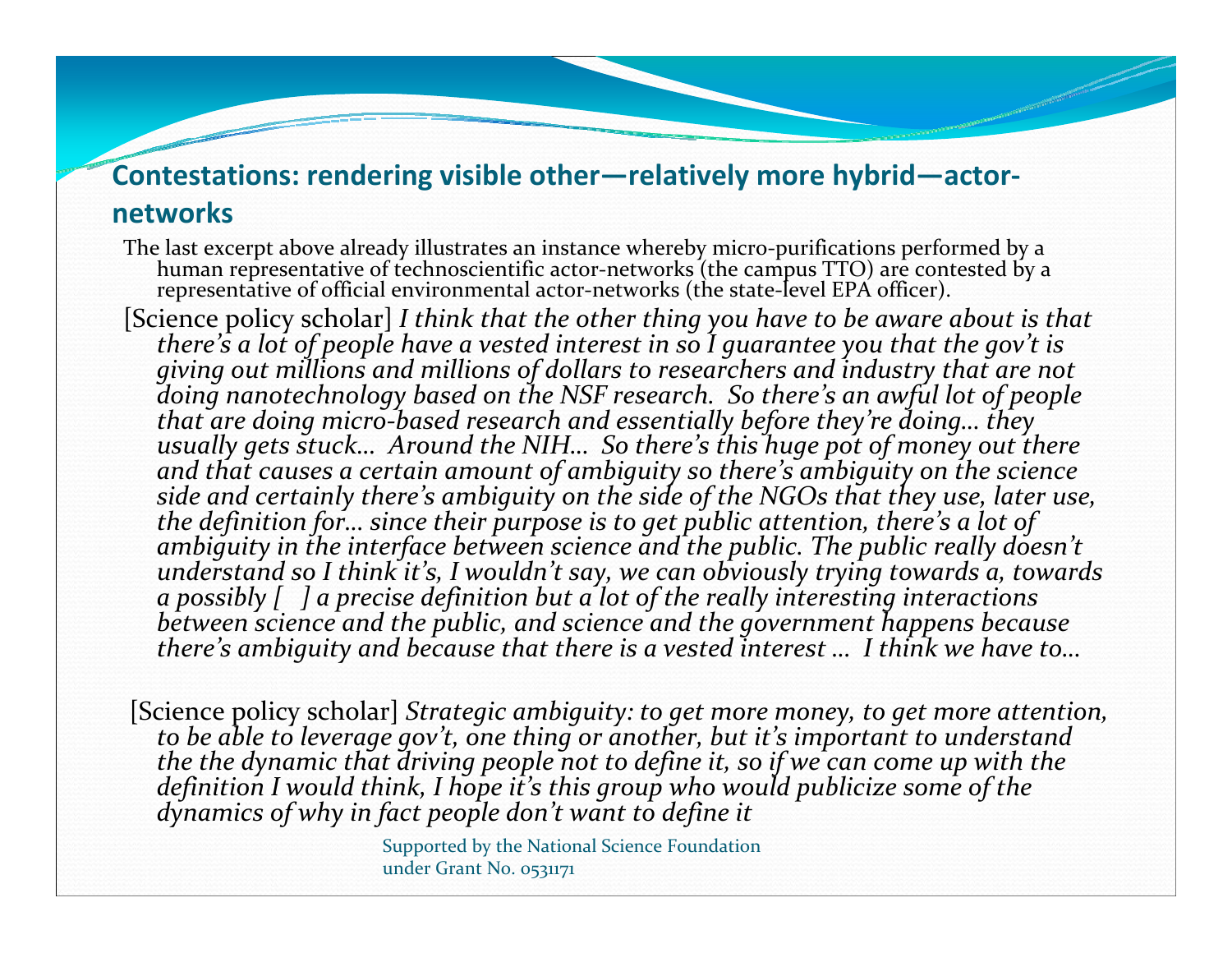#### Contestations, cont.

[EPA science advisor] *I liked what [the TTO] said about processes, how to define them differently based on the process, and with regar<sup>d</sup> to strategic ambiguity and that thing, I care*thing, I care about what the public knows, and more<br>importantly, I care about what the regulatory agencies that *are responsible for the government, so even though I like "processes," <sup>I</sup> don't know what that final product is specifically,* so having the appropriate characterizations of the product would be absolutely essential, ...any other *product would be absolutely essential, …any other characterization responsibilities associated with regulation can't do without it: process won't matter, it's going to be the end product that's coming out that's going to be the…, so I don't know whether this par<sup>t</sup> of my response [is] not in terms of how you want to define things, … but it's the end ‐ product that I am going to need it*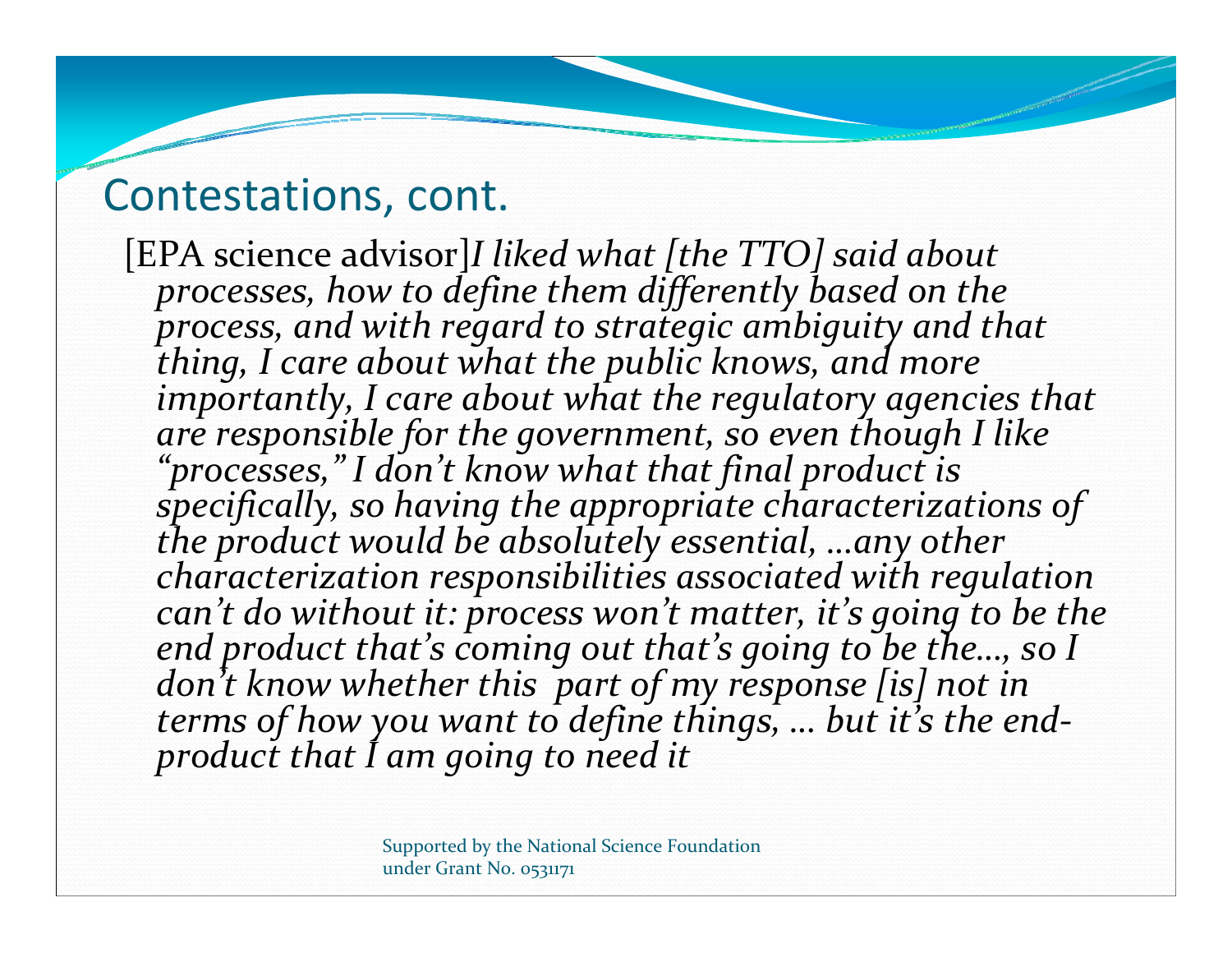#### Counter-contestations and counter-purifications

- $\bullet$ • The technology-transfer officer counter-contested this disorienting representation of hybridity by subjecting the "irrational abstraction" to further disciplining. Already he had semiotically endowed his argument with institutional legitimization (the purification practice of assembling—linking—<br>the "real," technical meaning of nanosciece and nano-materials to rhetorical resources such as yesterday's trustee's "wonderful job in framing … this<br>irrational abstraction." or aligning todav's campus initiative on societal irrational abstraction," or aligning today's campus initiative on societal effects with the already specified NSF-NSEC actor-network technoscientific program,<br>of which professional community of practice he is part, and for whom he is a which professional community of practice he is part, and for whom he is a representative at the roundtable meeting).
- 0 [Technology transfer officer] *I think that there's a way to address that as well, or at the least to address these irrational abstractions. And maybe it's to* separate where nanotechnology is used to make a bulk object that just has very<br>fine features on it, which it should be, from the safety health safety<br>environmental health standpoint, reasonably benign. Ah, now, what does a *silicon chip with micrometer scale lines on it versus a silicon chip with nano ‐ meter scale lines on it, it shouldn't be any different from those safety environmental standpoints. And separate that from making nano ‐sized* particles, [making] functionalized nanoparticles, because now we're talking of<br>something that is really the size, sub the size of the cell, and can adversely *interact with the human, animals, things in environment.*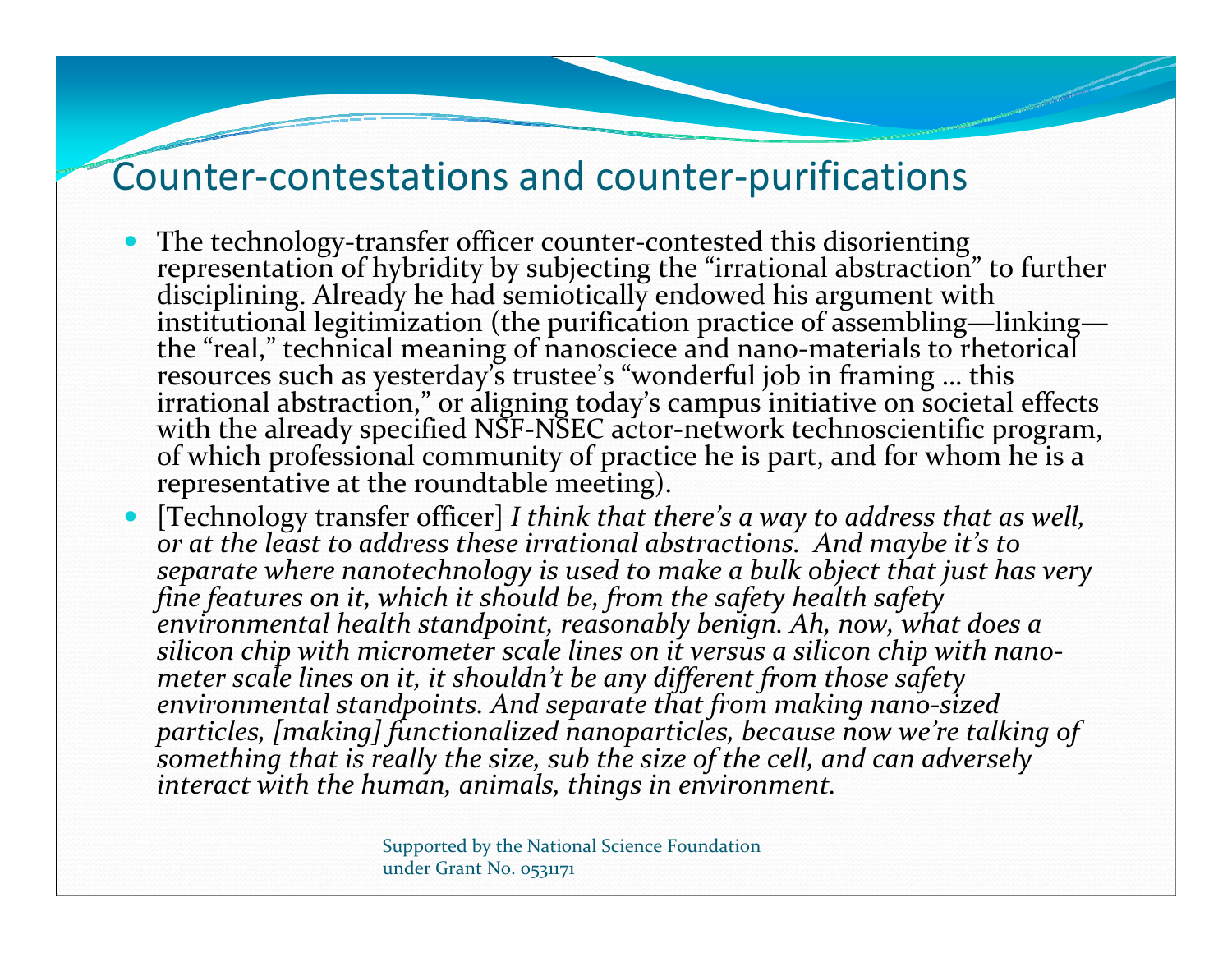### Concluding remarks

- Purificationof oscillatory motion, that is, alternating between one and the of oscillatory motion, that is, alternating between one and the<br>other practice. The oscillation also happened in the opposite other practice. The oscillation also happened in the opposite<br>direction, as in the cases where proposed "clandestine" hybrid<br>forms were subsequently subiect to disciplining of specific forms were subsequently subject to disciplining of specific<br>kinds.
- The chosen conversation segment might thus be analytically organized or re‐narrated as statements from human representatives and the contestations to these representatives of certain disciplinary perspectives, realms of professional activities, and/or communities of practice. In the context of<br>their contestation, these "contesting" human representatives werewere "material vectors" translating the inscriptions of their<br>disciplinary understandings, praxes, and objectives into what nano "is about" societally, or how it <sup>p</sup>lays out, is <sup>p</sup>laying out, or might <sup>p</sup>lay out "in" human affairs.